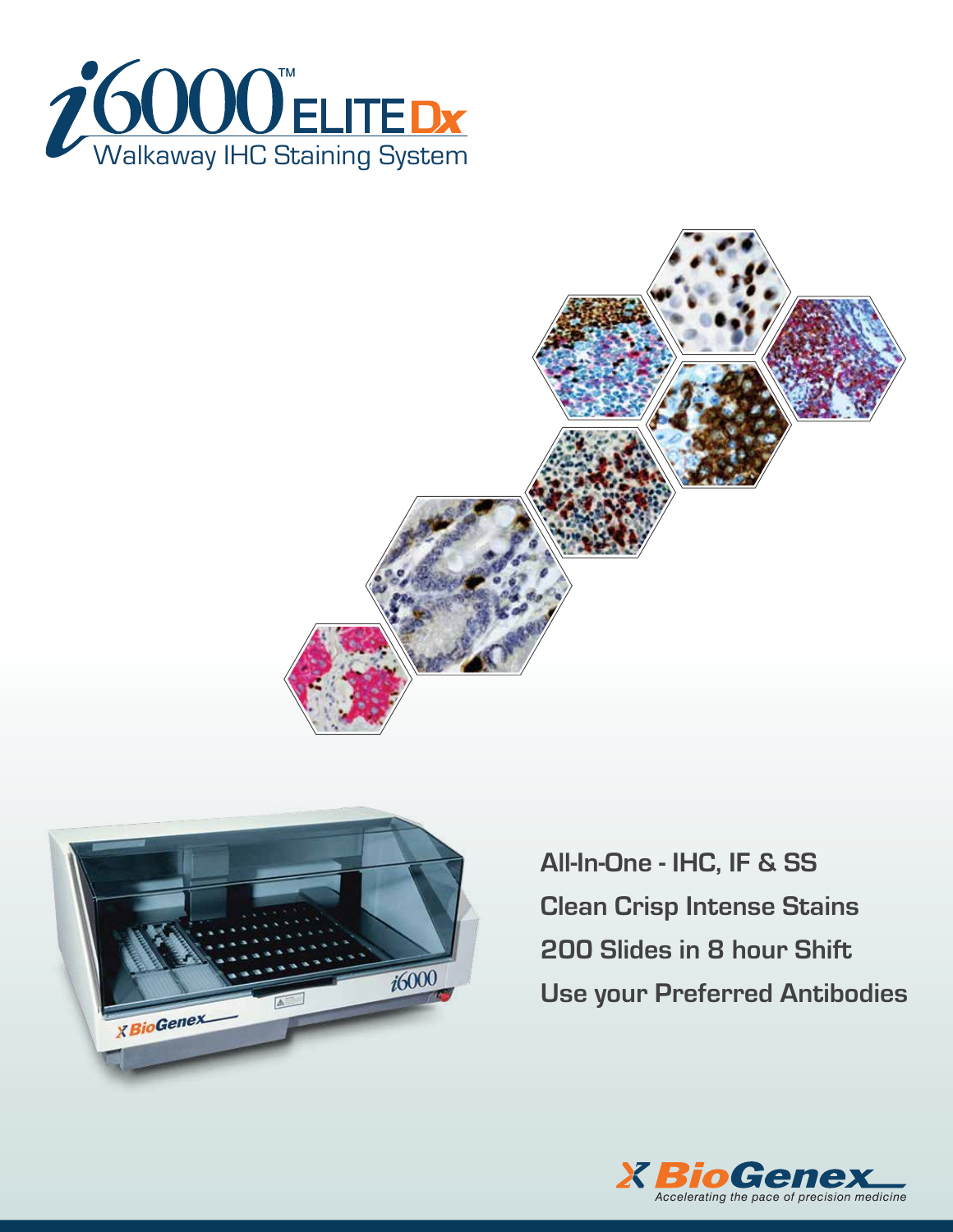# **About i6000TM ELITE DX**

**i6000TM Diagnostics System offers efficient cost effective solution with unsurpassed quality consistency, reliability, high capacity and throughput**

## **Adaptable, Efficient, Productive and Profitable**

- Dispense reagents as low as 100µl
- Adaptable to your work-flow-60 IHC slides in <3 hours
- Predictable cost structure
- High Capacity 60 slides and 53 antibodies per run
- More productivity per square foot of lab space
	- High throughput Up to 200 slides in a 8 hrs. shift
	- Start delayed run and return to stained slides next morning

## **Flexible System**

- Multiple slide processing options Random, Continuous and STAT
- Multi-format specimen processing
	- FFPE or Frozen tissues
	- Cell preparations, Fine Needle Aspirates, Smears and more...
- Open system allows to use 3<sup>rd</sup> party antibodies

## **Easy to Use**

- Advanced XYZ robotics with slide carriers and reagent racks allow quick set-up
- Top loading system ensures easy handling and management of slides and reagents
- Color coded GUI with real time assay parameter display for all slides
- Short learning curve allows cross-training and rotation of personnel
- Real time audio and visual alerts

### **Reproducible and Reliable Results**

- Standardized staining process
- Over 300+ optimized protocols with ready to use reagents in barcoded vials
- Liquid level sensor ensures accurate reagent dispensing
- Disposable pipettes eliminate cross contamination

### **Reports and LIS connectivity**

- Customized or standard reports for inventory management and regulatory compliance
- LIS connectivity\*
	- Capability to log sample remotely
	- Remote login of sample
	- Report access based on Sample ID or Request ID
- Step-by-step protocol log for every slide
- Run Parameters, reagent expiration dates and specimen used
- Reagent inventory management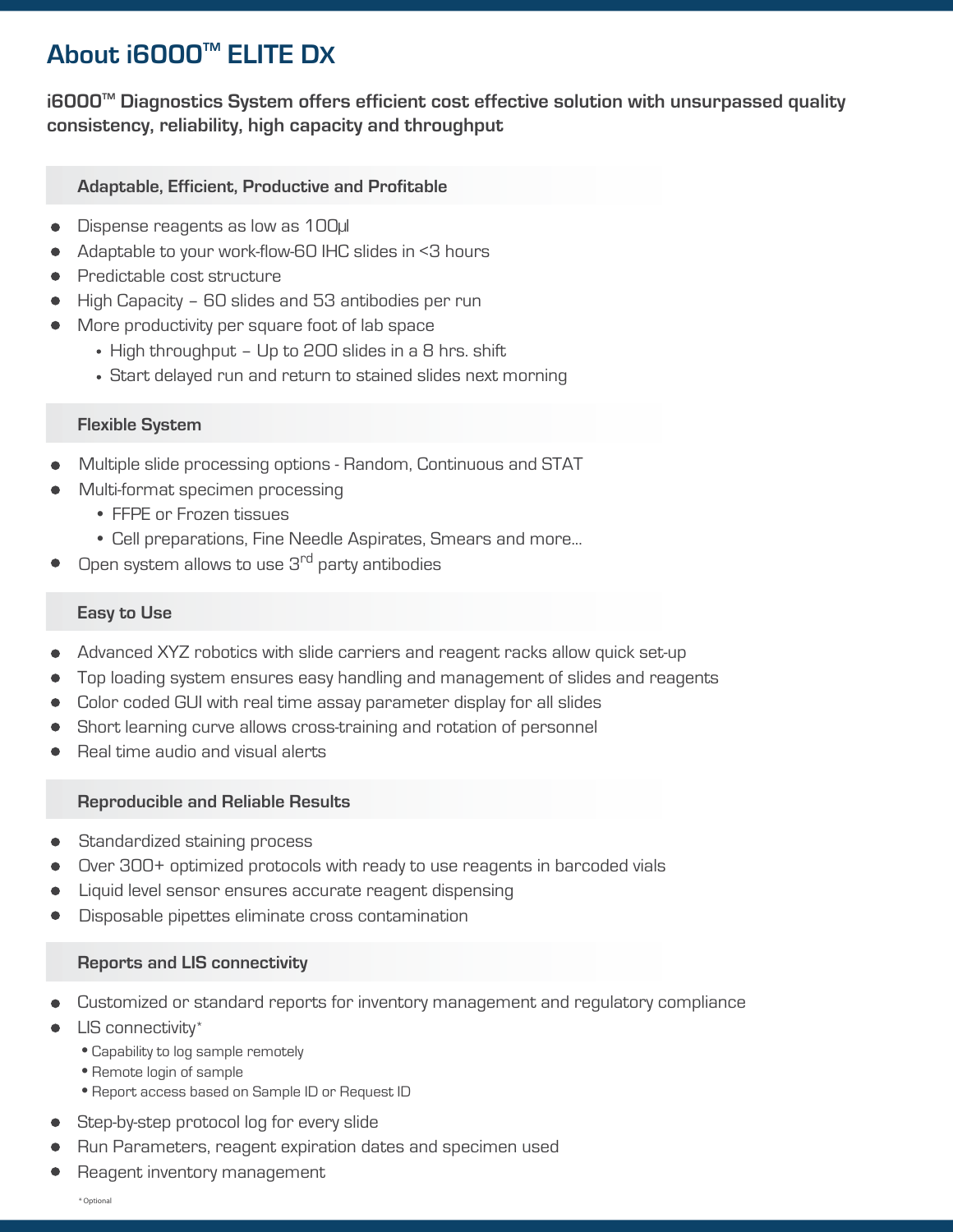# **The System**



## Removable Reagent Racks (2x30 vials)

Offers quick and convenient storage of reagent vials Enables multiple staining protocols in a single run



## Bar-coded Slides and Reagent Vials

- Requires minimal hands-on time
- Reduces data entry errors



## Disposable Pipette Tips

Eliminates cross-contamination of reagents



# Removable Slide Racks with Splash Guard (5x12 Slides)

• Provides contamination free staining

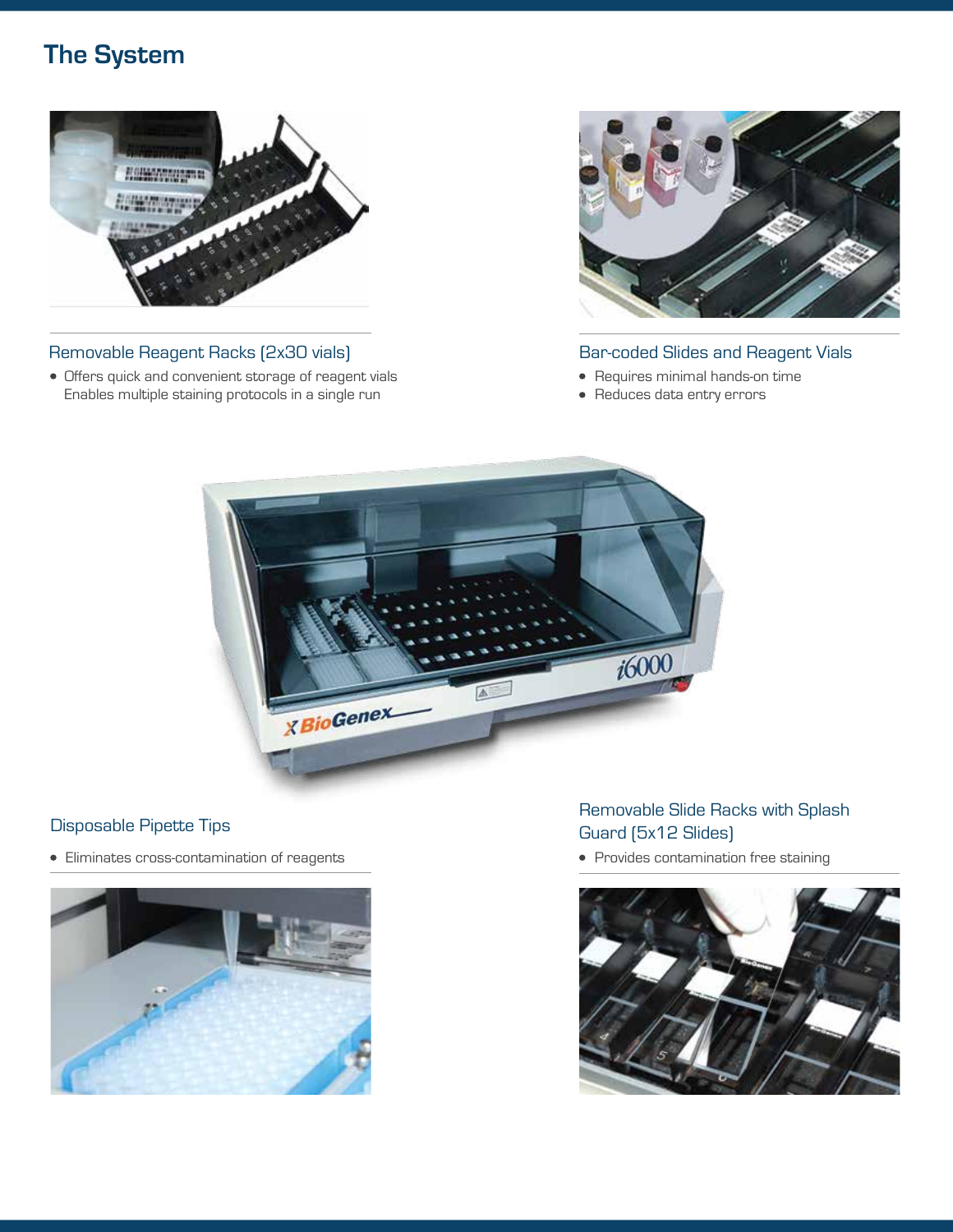# **Manage your resources and work flow efficiently**

# **Special Stains**



- A. Amyloid (Congo Red) Stain B. Colloidal Iron stain
- C. Alcian Blue/PAS Stain



- A. Mucicarmine Stain
- B. Gomori's Trichrome Blue Stain
- C. Reticulin Nuclear Fast Red Stain

# **Multiplex Stains**



- A. SCC Anti-p63 + Anti-CK5
- B. Tonsil Anti-CD3 + Anti-CD20
- C. Metastatic Carcinoma in Lung Anti-CDX2 + Anti-CK7

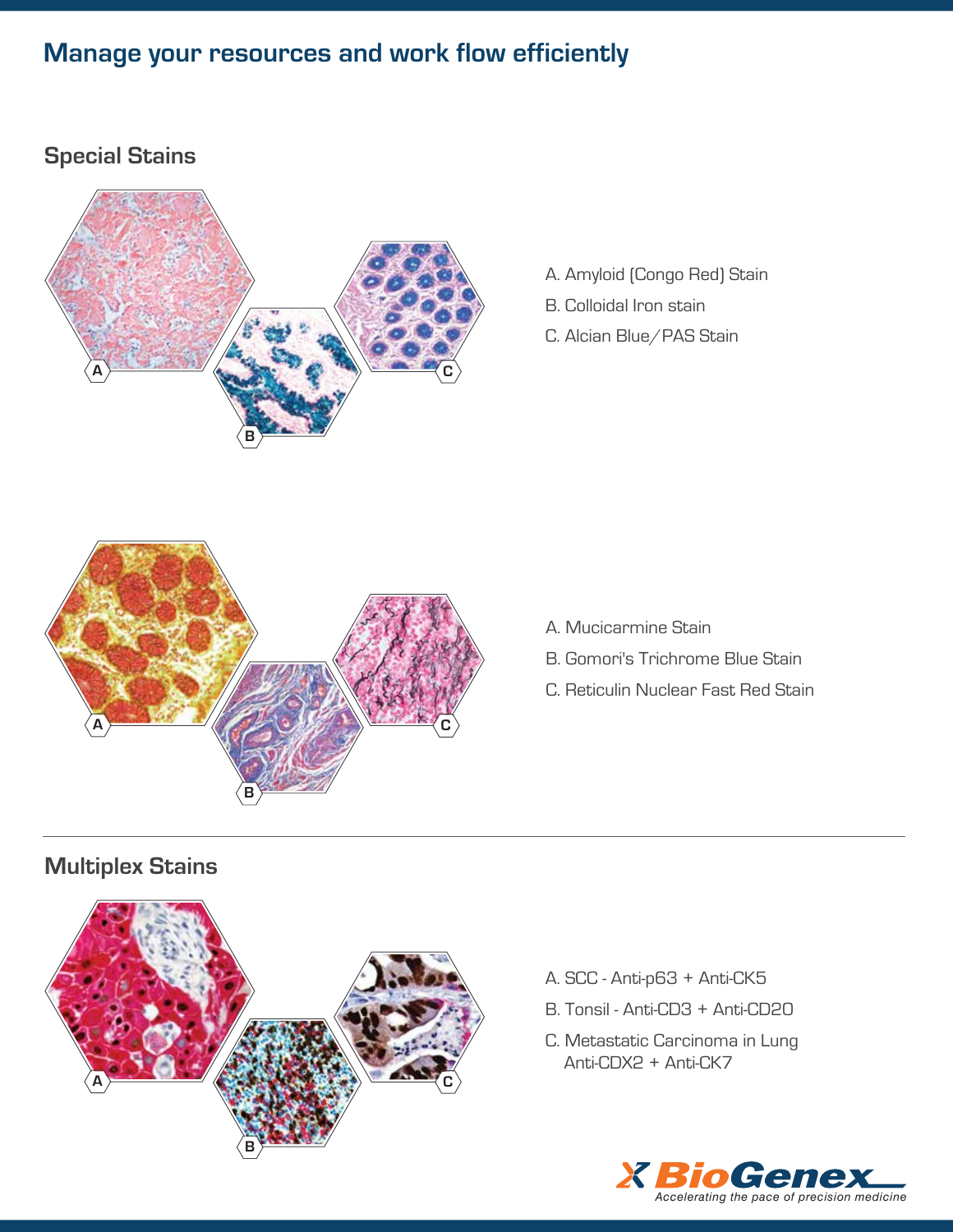# **Manage your resources and work flow efficiently**

# **Multiplex Stains**



A. anti-CD5 + anti-CD23 B. anti-CD4 + anti-CD8 C. anti-Ki67 + anti-Lambda

# **IHC**



A. Anti-CK18 B. Anti-GCDFP-15 C. Anti-ErbB-2/Her2



- A. MUC5AC in Gastro-intestine
- B. T-Cell in Tonsil
- C. Glypican-3 in Hepatocellular Ca